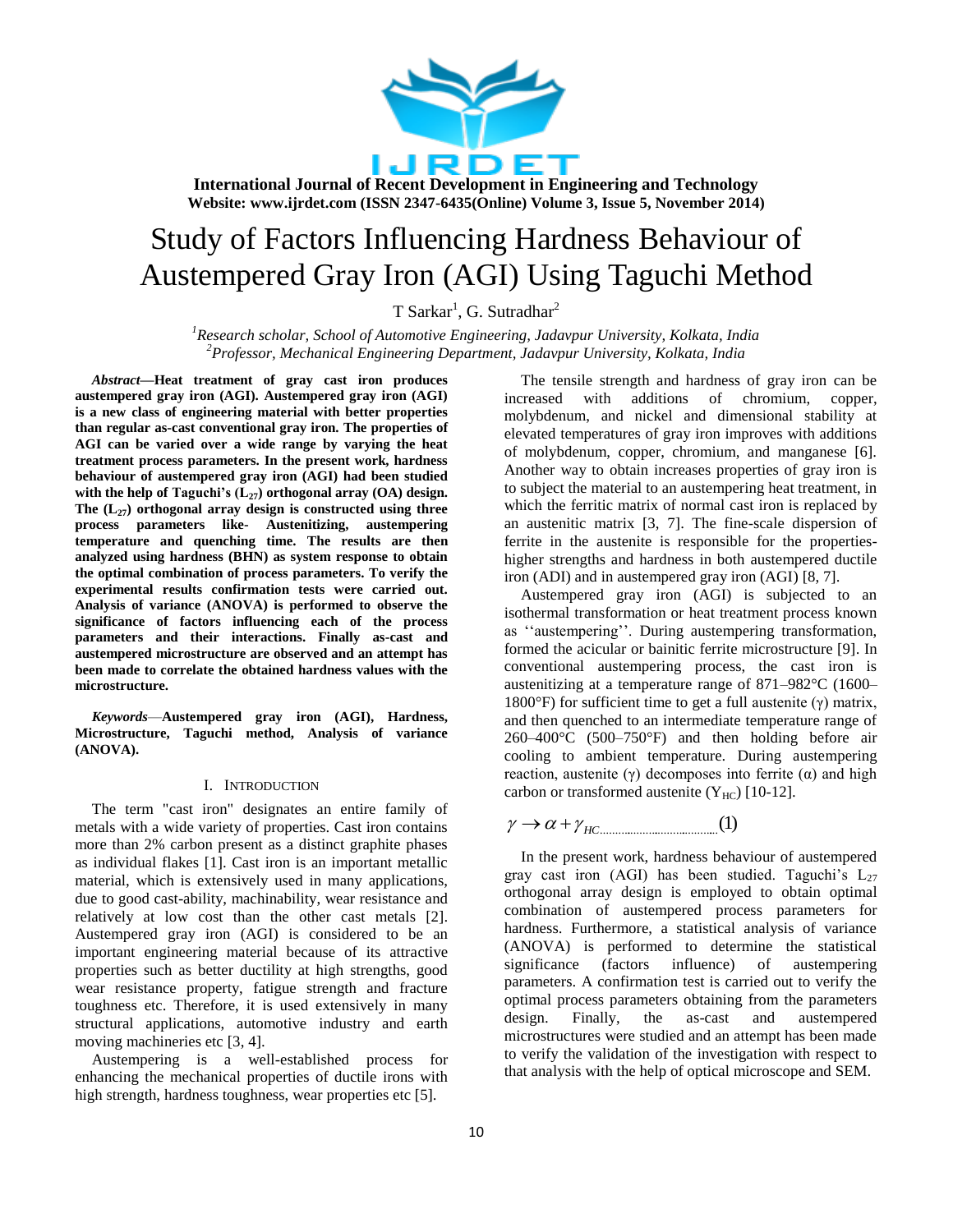

# II. TAGUCHI METHOD

Dr. Genechi Taguchi's standardized version of Design of Experiment (DOE) is known as Taguchi Method [13, 14] which is a powerful tool for design of high quality systems. This optimization technique is carried out in a three stage approach such as system design, parameter design and tolerance design. System design reveals the usage of scientific and engineering information required for producing a part. Parameter design is used to obtain the optimum levels of process parameters for developing the quality characteristics and to determine the product parameter values depending on optimum process parameter values. Tolerance design is used to determine and analyze tolerance about the optimum combinations suggested by parameter design. In the present study, parameter design is used to optimize the hardness (BHN) behaviour of austempered gray iron (AGI) components.

Using  $L_{27}$  Taguchi method [15] and based on orthogonal arrays the number of experiments required for the purpose is reduced. Thus the time required and cost of experimentation is decreased. Taguchi method uses S/N (Signal/Noise) ratio to identify the quality characteristics. The three categories of quality characteristics are (i) Smaller-the-better, (ii) Higher-the-better and (iii) Nominalthe-best. For the present investigations hardness is maximized, therefore the higher-the-better criterion is used. Furthermore, a statistical analysis of variance (ANOVA) is performed. With the use of both S/N ratio and ANOVA analysis, the optimal combination of austempered process parameters is predicted.

# III. EXPERIMENTAL DETAILS

#### *A. Melting of as-cast gray iron*

The material used in this investigation was a copper alloyed gray cast iron. The chemical composition of the material is reported in Table I. The gray cast iron is melted in a cupola furnace with an addition of 0.25% inoculants (70% ferrosilicon) and is poured into a plate casting (5mm thick) sand moulds (5x25.4x200 mm). The use of inoculants is promotes graphitization, or provides nucleation sites for graphite to precipitate and form graphite flakes during solidification [16, 17]. Copper is added to increase tensile strength, hardenability and subsequently to help austempering heat treatment [18].

**Table I Chemical Compositions Of Gray Cast Iron (Wt. %)**

| <b>Materials</b>         |      | Si   | Mn   |      |     | Cu   | Fe             |
|--------------------------|------|------|------|------|-----|------|----------------|
| <b>Grav Cast</b><br>Iron | 3.46 | 2.27 | 0.53 | 0.19 | 0.1 | 0.50 | <b>Balance</b> |

## *B. Austempered Heat Treatment*

In this study, Taguchi's  $L_{27}$  orthogonal array (OA) design has been referred for experimental design to optimize the process parameters (Table III) of austempering process. In this experiment, the specimens was austenitized for 1hr to get uniform austenite structure and rapidly transferred to a salt bath  $(KNO<sub>3</sub>-55%)$  and  $NaNO<sub>3</sub>-45%$ ) for isothermal cooling and holding different time, before air cooling to ambient temperature.

## *C. Characterization Study on Samples*

The as-cast and austempered (5mm section thickness) samples were taken for evaluation of hardness (BHN) by BHN hardness testing machine with 5mm ball and applying 750 Kg load. For microstructural analysis, the austempered samples were prepared with emery paper (600 grit size) and mirror finished with 5µm diamond paste and etched with 2% nital solution. Microstructures of the polished AGI samples were examined in optical microscope and SEM.

## *D. Design of Experiments (DOE)*

The number of experiments were planned [15] by are performed by varying the design factors or the control factors which affect the hardness behaviour of austempered gray iron (AGI). For this experimental study, the austenitizing temperature (A), austempering temperature (B) and quenching time (T) are chosen as the design factors or the control factors of austempered process. Table II represents the design factors and their three levels. Since the hardness behaviour of AGI is studied, hardness values are taken as response variable. R.A. Fisher [19] introduced design of experiment which is a powerful statistical technique. Design of experiment mainly refers to the process of planning, designing and analysing the experiment so that valid and objective conclusions can be drawn. To reduce the number of experiments for the study orthogonal array is chosen based on Taguchi method. This step is carried out to optimize hardness behaviour of austempered gray iron. The orthogonal array is chosen on the basis of total number of degrees of freedom. For this experimental purpose  $L_{27}$  orthogonal array is chosen since total degree of freedom is 26. The degree of freedom for each design factors is 2 and for each two way interaction is 4. Table III shows the  $L_{27}$  orthogonal array with its design factors and interaction along with experimental hardness (BHN) behaviours. The  $L_{27}$  orthogonal array is designed by austenitizing temperature (A) to column 1, austempered temperature (B) to column 2 and quenching time (T) to column 3.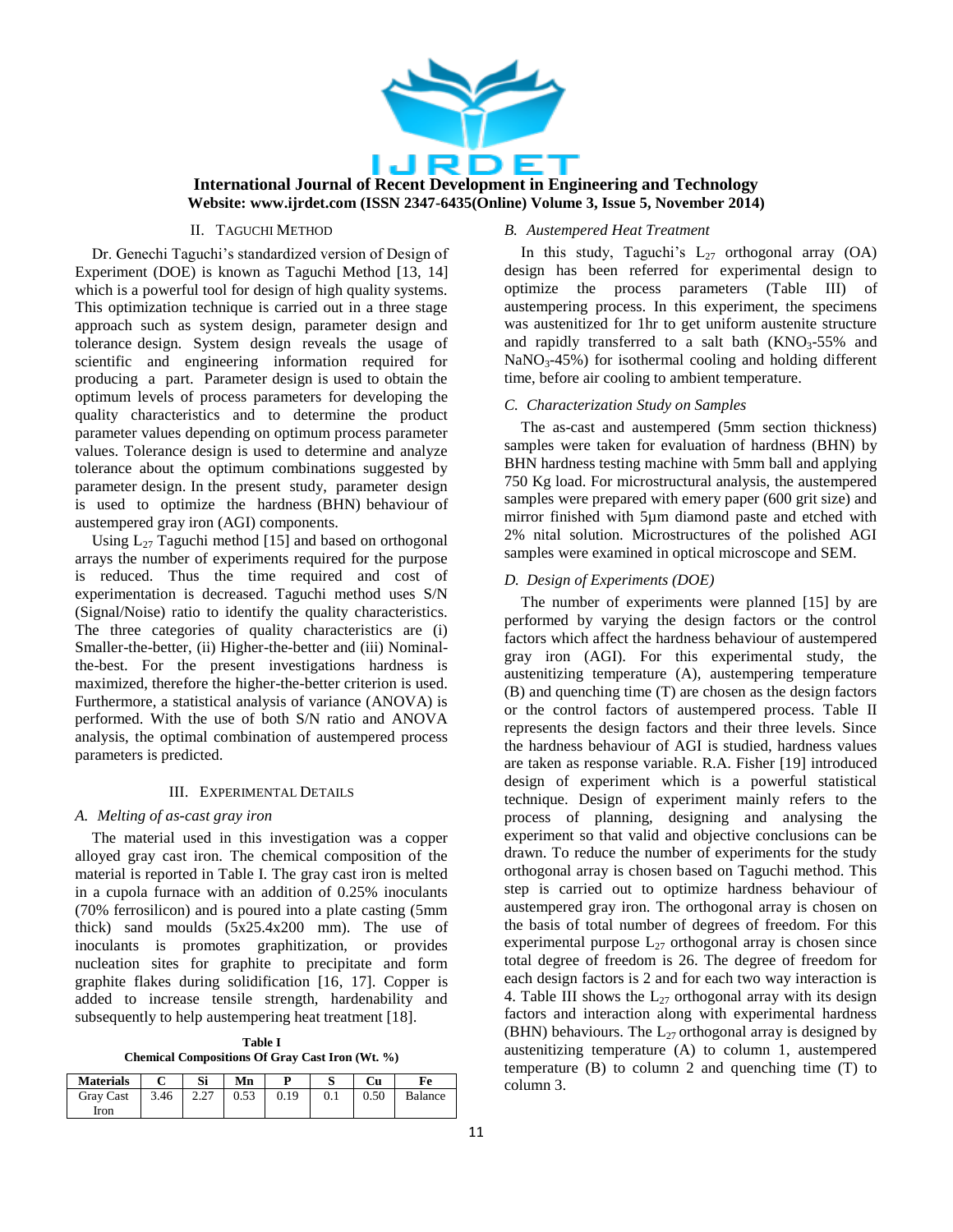

**Table II Design Factors And Its Levels**

| <b>Design</b><br>Factors | Unit           | <b>Levels Values</b> |               |     |
|--------------------------|----------------|----------------------|---------------|-----|
|                          |                |                      |               |     |
| A                        | $^{\circ}C$    | 875                  | $905^1$       | 935 |
| В                        | $^{\circ}C$    | 270                  | $300^{\rm i}$ | 330 |
|                          | <b>Minutes</b> | 30                   |               |     |

*\*i= initial condition,\*A-Austenitizing temperature, B-Austempering temperature and T- Quenching time*

**Table III L27, Orthogonal Array With Design Factors (Heat Treat Cycle) And Results** 

|                         | Column         | <b>Results</b> |       |            |         |
|-------------------------|----------------|----------------|-------|------------|---------|
| <b>Trial</b>            | 1              | $\overline{2}$ | 3     | 4          | 5       |
| No.                     |                |                |       |            |         |
| SL NO.                  | $A(^{\circ}C)$ | $B(^{\circ}C)$ | T     | <b>BHN</b> | S/N     |
|                         |                |                | (Min) |            | Ratio   |
| 1                       | 875            | 270            | 30    | 370        | 51.3640 |
| $\overline{2}$          | 875            | 270            | 60    | 382        | 51.6413 |
| $\overline{\mathbf{3}}$ | 875            | 270            | 90    | 376        | 51.5038 |
| $\overline{4}$          | 875            | 300            | 30    | 307        | 49.7428 |
| 5                       | 875            | 300            | 60    | 324        | 50.2109 |
| 6                       | 875            | 300            | 90    | 315        | 49.9662 |
| 7                       | 875            | 330            | 30    | 275        | 48.7867 |
| $\overline{8}$          | 875            | 330            | 60    | 285        | 49.0969 |
| 9                       | 875            | 330            | 90    | 290        | 49.2480 |
| 10                      | 905            | 270            | 30    | 365        | 51.2459 |
| 11                      | 905            | 270            | 60    | 388        | 51.7766 |
| 12                      | 905            | 270            | 90    | 375        | 51.4806 |
| 13                      | 905            | 300            | 30    | 320        | 50.1030 |
| 14                      | 905            | 300            | 60    | 330        | 50.3703 |
| 15                      | 905            | 300            | 90    | 328        | 50.3175 |
| 16                      | 905            | 330            | 30    | 270        | 48.6273 |
| 17                      | 905            | 330            | 60    | 288        | 49.1878 |
| 18                      | 905            | 330            | 90    | 282        | 49.0050 |
| 19                      | 935            | 270            | 30    | 360        | 51.1261 |
| 20                      | 935            | 270            | 60    | 376        | 51.5038 |
| 21                      | 935            | 270            | 90    | 366        | 51.2696 |
| 22                      | 935            | 300            | 30    | 308        | 49.7710 |
| 23                      | 935            | 300            | 60    | 325        | 50.2377 |
| 24                      | 935            | 300            | 90    | 318        | 50.0485 |
| 25                      | 935            | 330            | 30    | 248        | 47.8890 |
| 26                      | 935            | 330            | 60    | 265        | 48.4649 |
| 27                      | 935            | 330            | 90    | 262        | 48.3660 |

# IV. RESULTS AND DISCUSSION

# *A. Hardness*

Experimental hardness (BHN) values of austempered gray irons (AGI) samples are shown in Table III. The hardness of as-cast gray iron and austempered gray iron varies between 209-388 BHN. The hardness of austempered gray iron is influenced by microstructure and austempered conditions like- austenitizing and austempering temperature and time. Experimental results show that, the hardness of the austempered gray iron (AGI) steadily decreases with increase in the austempering temperatures.

#### *B. Analysis of signal-to-noise ratio*

Taguchi method stresses the importance of studying the response variation using signal-to-noise (S/N) ratio, resulting in minimization of experiments variation due to uncontrollable parameter. The hardness was considered as the better characteristic with the concept of "the larger-thebetter". The S/N ratio used for this type response is given by [20].

The S/N ratio for the larger-the-better is: S/N=-10\*log (mean square deviation)

$$
S/N = -\log_{10}\left(\frac{1}{n}\sum_{y} \frac{1}{y^{2}}\right) \dots \dots \dots \dots \dots \dots \dots \dots \dots \dots \dots (2)
$$

Where n is the number of measurements in a trial/row, in this case, n=1 and y is the measured value in a run/row. The S/N ratio values are calculated by taking into consideration Eqn. 2. The hardness of austempered gray iron (AGI) is to be "maximized higher" the better criterion is chosen in this purpose. Table III represents the experimental plan and S/N ratio for each experiment obtained from the  $L_{27}$  Taguchi method analysis. In table IV the response table for mean S/N ratio is summarized. The influence of each control factor like- austenitizing temperature (A), austempering temperature (B) and quenching time (T) on the hardness behaviour is obtained from the response table of mean S/N ratio. The main effects plot of S/N ratio is shown in Figure 1, where it is observed that the S/N ratio is higher at 270°C for austempered temperature parameter, at 60 minutes for quenching time parameter and 905°C for austenitizing temperature parameter.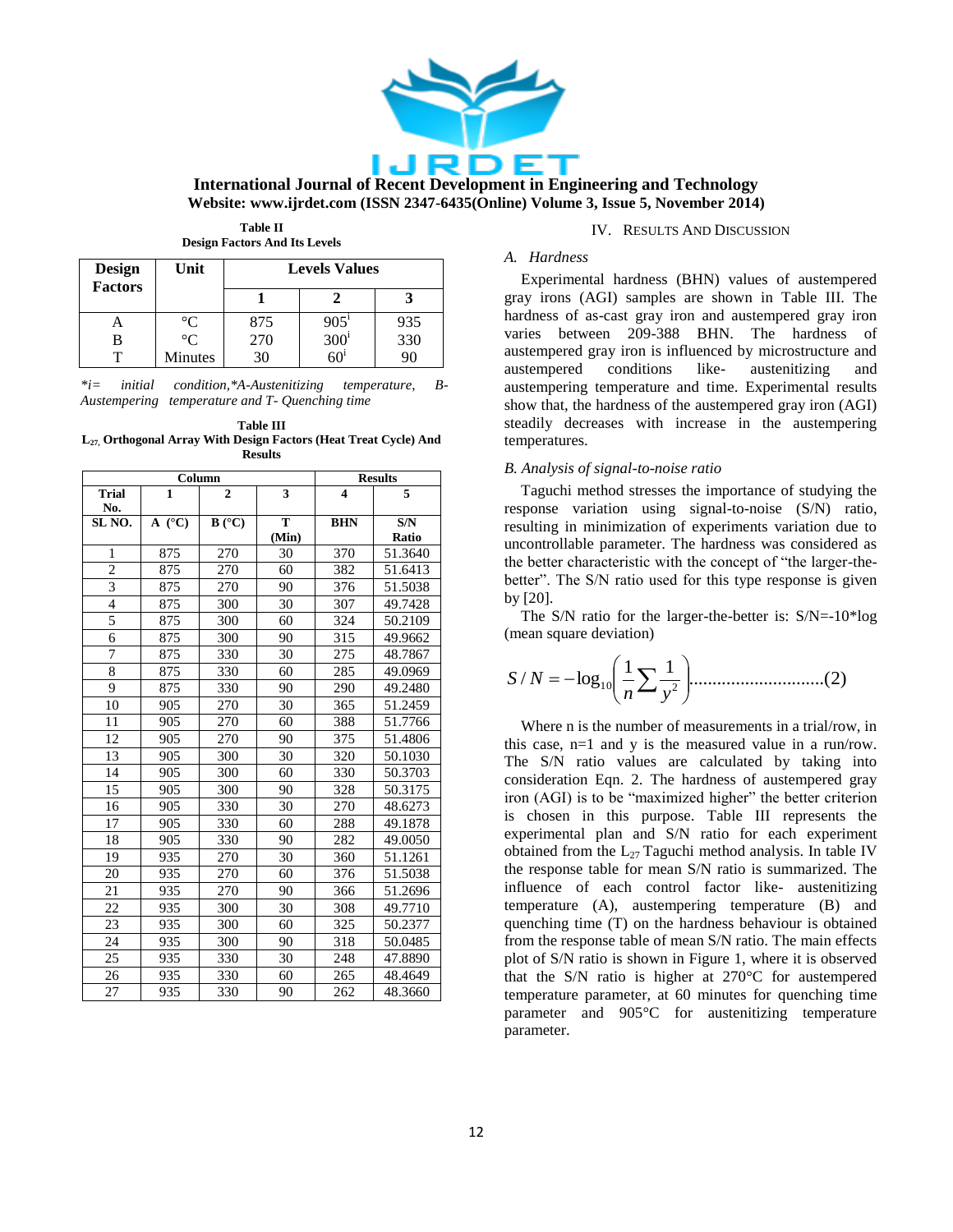

Thus, from the mean S/N ratio table IV and main effect plot the optimal combination of austempered process parameter is found to be 905ºC austenitized temperature (A2), 270ºC austempered temperature (B1) and 60 min quenched time (T2) A2B1T2 (Figure 1). Figure 2 shows the two way interaction plots of the process parameters. From the interaction plots we can see that parameters austenitizing temperature (A) and austmpered temperature (B) are better interactions whereas interaction between austenitizing temperature (A) and quenching time (T) and austmpered temperature (B) and Time (T) are nominal.

**Table IV Response Table For Signal To Noise Ratios**

| Level         | A     | B     | т     |
|---------------|-------|-------|-------|
|               | 50.17 | 51.43 | 49.85 |
|               | 50.23 | 50.09 | 50.28 |
| $\mathcal{R}$ | 49.85 | 48.74 | 50.13 |
| Delta         | 0.38  | 2.69  | 0.43  |
| Rank          |       |       |       |

\*Total Mean S/N Ratio = 50.08dB, \*Larger is better



 *\*A2-905ºC austenitized temperature, B1-270ºC austempered temperature & T2- 60 min quenched time.*

**Figure 1 Main Effects Plot (A2B1T2)**



**Figure 2 Interaction Plot (i) Austenitized temp Vs Austempered temp (ii) Austenitized temp Vs Quenched time and (iii) Austempered temp Vs Quenched time**

## *C. Analysis of Variance (ANOVA)*

To find out the significance of each process parameters and its interactions and also their effect on the response variable "analysis of variance" is performed. This is accomplished by separating the total variability of the S/N ratio, which is measured by the sum of the squared deviations from the total mean S/N ratio, into contributions by each of the design parameters and the error. The percentage contributions of variance can be calculated by using the following equations. The total sum of square deviations  $SS_T$  from the total mean of the S/N ratio  $(\eta_n)$  can be evaluated as [21].

$$
SS_T = \sum_{i=1}^{n} (\eta_i - \eta_n)^2 \dots (3)
$$

Where, n is the number of experiments in the orthogonal array and  $\eta_i$  is the mean S/N ratio for the i<sup>th</sup> experiments. The percentage of contributions r can be calculated as follows:

.................................(4) *T d SS SS <sup>P</sup>*

Where,  $SS_d$  is the sum of the square deviations. In the statistical analysis, F - tests [22] are carried out to see which design parameters have a significant effect on the response characteristics. To conduct the F–test, the mean of the square deviations  $SS_m$  due to each design parameter need to be calculated.

$$
SS_m = -\frac{\text{Sum of squared divisions (SS}_d)}{\text{Number of degrees of freedom of each parameters}} \quad ...(5)
$$

F-value can be found out with following equation:

……………………(6)

Experimental results are analysis through Minitab software version-16 and apply ANOVA for confirmation of experiment. Table V represents the analysis of variance (ANOVA), observe the factor influencing significant of each of the factor process parameters and their interactions. From this table, it is observed that austempered temperature (B) is the most influencing parameter with 93.28 % contribution while the quenching time (T) and austenitizing temperature (A) are 2.42% and 2.17% contribution respectively.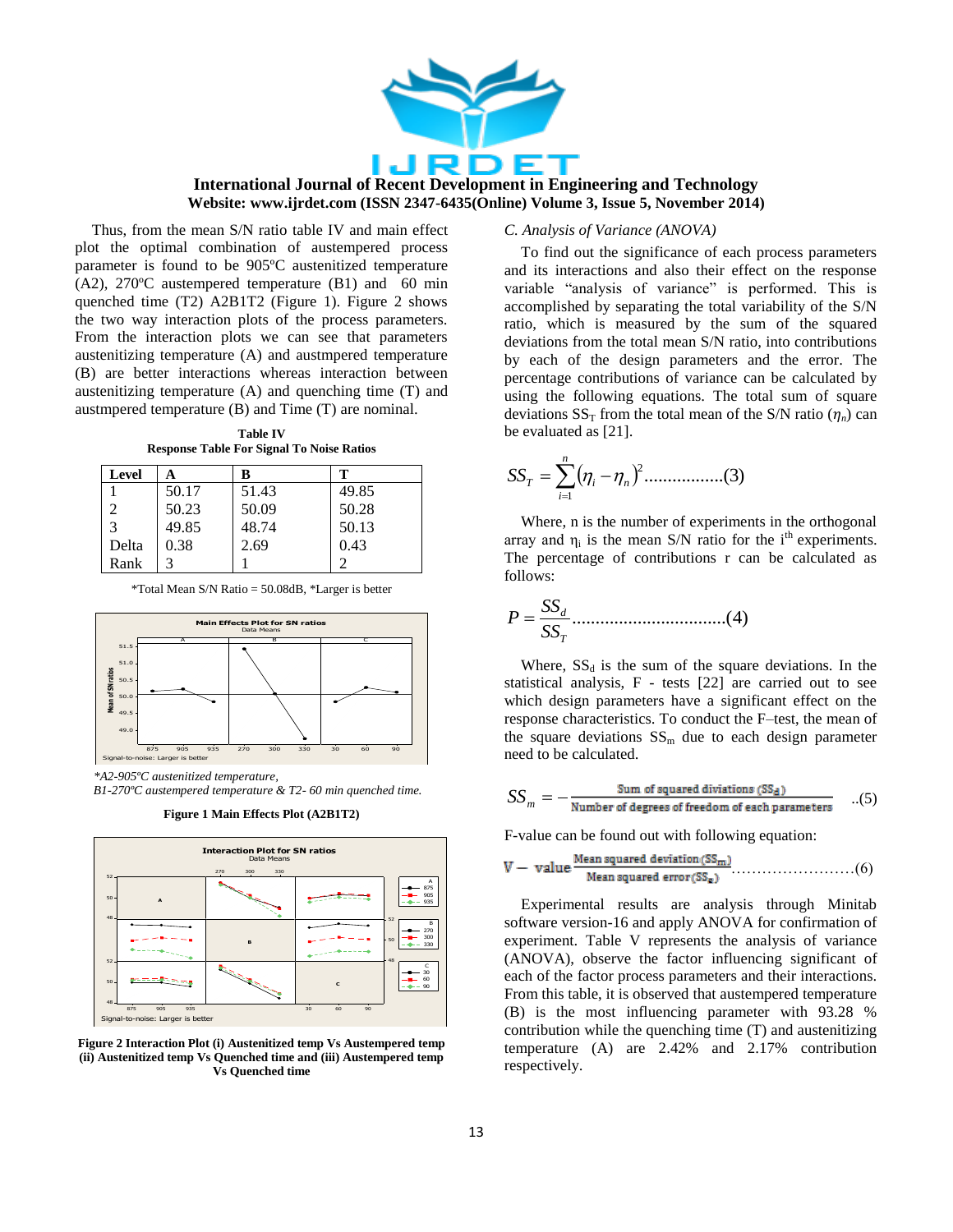

The interaction between A\*B (contribution of 1.77%), A\*T (contribution of 0.04%), B\*T (contribution of 0.18%) also influence the hardness behaviour of the austempered gray iron (AGI) specimens.

**Table V Anova For Snra1, Using Adjusted Ss For Tests**

| <b>Source</b> | DF             | Seq SS  | Adj MS | $\mathbf{F}$ | Contributi |
|---------------|----------------|---------|--------|--------------|------------|
|               |                |         |        |              | on $(\% )$ |
| A             | 2              | 0.7570  | 0.3785 | 55.32        | 2.17       |
| В             | 2              | 32.6433 | 16.321 | 2385.7       | 93.28      |
| т             | $\overline{c}$ | 0.8465  | 0.4232 | 61.86        | 2.42       |
| $A * B$       | 4              | 0.6180  | 0.1545 | 22.58        | 1.77       |
| $A^*T$        | 4              | 0.0153  | 0.0038 | 0.56         | 0.04       |
| $R^*T$        | 4              | 0.0597  | 0.0149 | 2.18         | 0.18       |
| Error         | 8              | 0.0547  | 0.0068 |              | 0.16       |
| Total         | 26             | 34.9945 |        |              | 100        |

## *D. Confirmation Test*

To validate and check the accuracy of the results obtained from analysis of experimental results of hardness confirmation test is performed. The estimated S/N ratio  $\hat{\eta}$ , using the optimal level of the testing parameters is calculated as [22].

ˆ ( )........................(7) 1 *o i m i m*

Where,  $\eta_m$  is the total mean S/N ratio,  $\overline{\eta}_i$  is the mean S/N ratio at the optimal testing parameter level and o is the number of main design process parameters that significantly affect the hardness performance of austempered gray iron (AGI). Table VI shows the comparison of the estimated hardness with the actual hardness (BHN) using the optimal condition. Good agreement seems to take place between the estimated and actual hardness. The improvement of S/N ratio from initial to optimal condition is 1.4063 dB.

|                                   | <b>Table VI</b> |  |
|-----------------------------------|-----------------|--|
| <b>Confirmation Results Table</b> |                 |  |

|             | <b>Initial</b> | <b>Optimal parameter</b> |                     |  |
|-------------|----------------|--------------------------|---------------------|--|
|             | parameter      | <b>Predicted</b>         | <b>Experimental</b> |  |
| Level       | A2B2T2         | A2B1T2                   | A2B1T2              |  |
| Hardness    | 330            |                          | 388                 |  |
| $S/N$ ratio | 50.3703        | 51.63                    | 51.7766             |  |
| dВ          |                |                          |                     |  |

*\*Improvement of S/N ratio=1.4063 Db*

# *E. Microstructure*

Microstructure of austempered gray cast iron (AGI) play a dominant role in determining the physical, mechanical and wears properties [3]. All the cast irons in this study showed pearlitic microstructure in the matrix in as-cast solidified condition (Figure 3). The pearlite lamellae in certain regions are coarse with wider distribution of ferritic phase (white phase). This may be the results of cast structure, where dendrite core has lead to coarser pearlite.

Figure 4, represents the specific types includingoptimum, initial and other conditions of austempered microstructures (Table III, Sl No. 11, 14  $&$  17), which has austenitized at 905°C for 1hr and austempered at 270°C, 300°C and 330°C for 60 minutes quenched respectively. Due to austempering process, shows the ausferritic  $(γ)$ microstructure with sheaves of acicular ferrite needles in carbon stabilized austenite matrix in AGIs. It is observed that, improving the austempered ausferritic (γ) microstructure as well as hardness behaviour of AGI was also improved. It is also investigated that, hardness behaviour of AGI was noticeably improved due to the presence of austempered ausferritic (γ) austenite microstructure.





**Figure 3 (a, b) Microstructure of an as-cast specimen: (a) Optical micrograph; (b) SEM micrograph**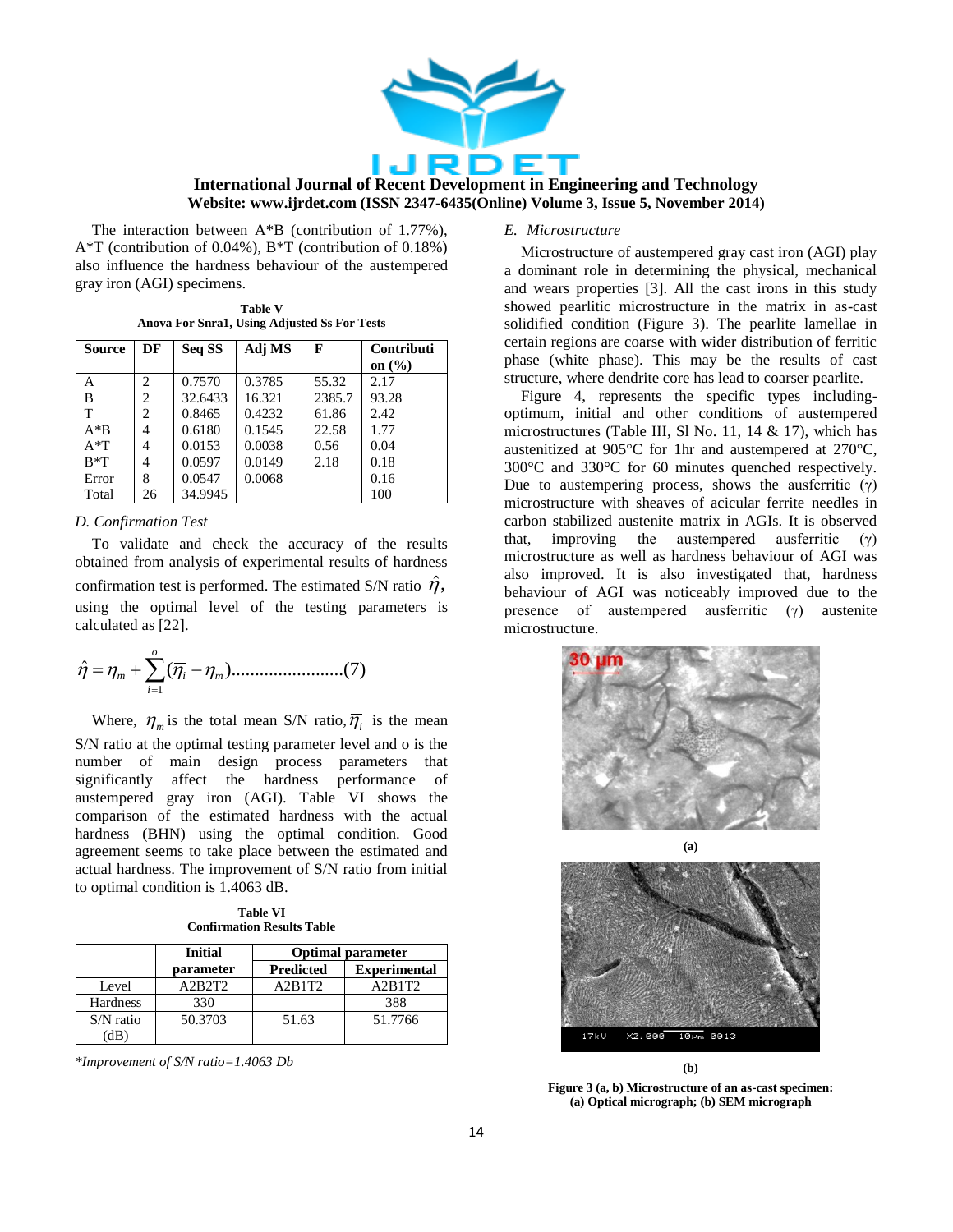



**(a) Tγ = 905°C, T<sup>A</sup> = 270° C** 



**(b) Tγ = 905°C, T<sup>A</sup> = 300° C** 



**(c) Tγ = 905°C, T<sup>A</sup> = 330° C** 



**(d) Tγ = 905°C, T<sup>A</sup> = 270° C** 





**(e) Tγ = 905°C, T<sup>A</sup> = 330° C Figure 2 (a-c) and (d-f) are AGI's optical (500X) and SEM micrographs respectively**

#### V. CONCLUSION

It is observed that, the hardness of as-cast and austempered gray iron's varied between 209-388 BHN and also observed that, the hardness of austempered gray iron (AGI) is decreases with increases the austempering temperatures.

From the experimental investigate, it can be concluded that due to austempering process both the microstructure as well as hardness behaviour of austempered gray irons (AGI) has improved.

Applying  $L_{27}$  Taguchi's method, the optimum result (388BHN) was obtained using the optimal combination's cycle of austempered process parameters of 905°C as austenitizing temperature, then 270°C as austempering and at 60 min isothermal quenching (A2B1T2).

From ANOVA, the austempering temperature (B) was found most influencing parameter with a contribution of 93.28% on BHN values while the quenching time (T) and austenitizing temperature (A) are 2.42% and 2.17% contribution respectively.